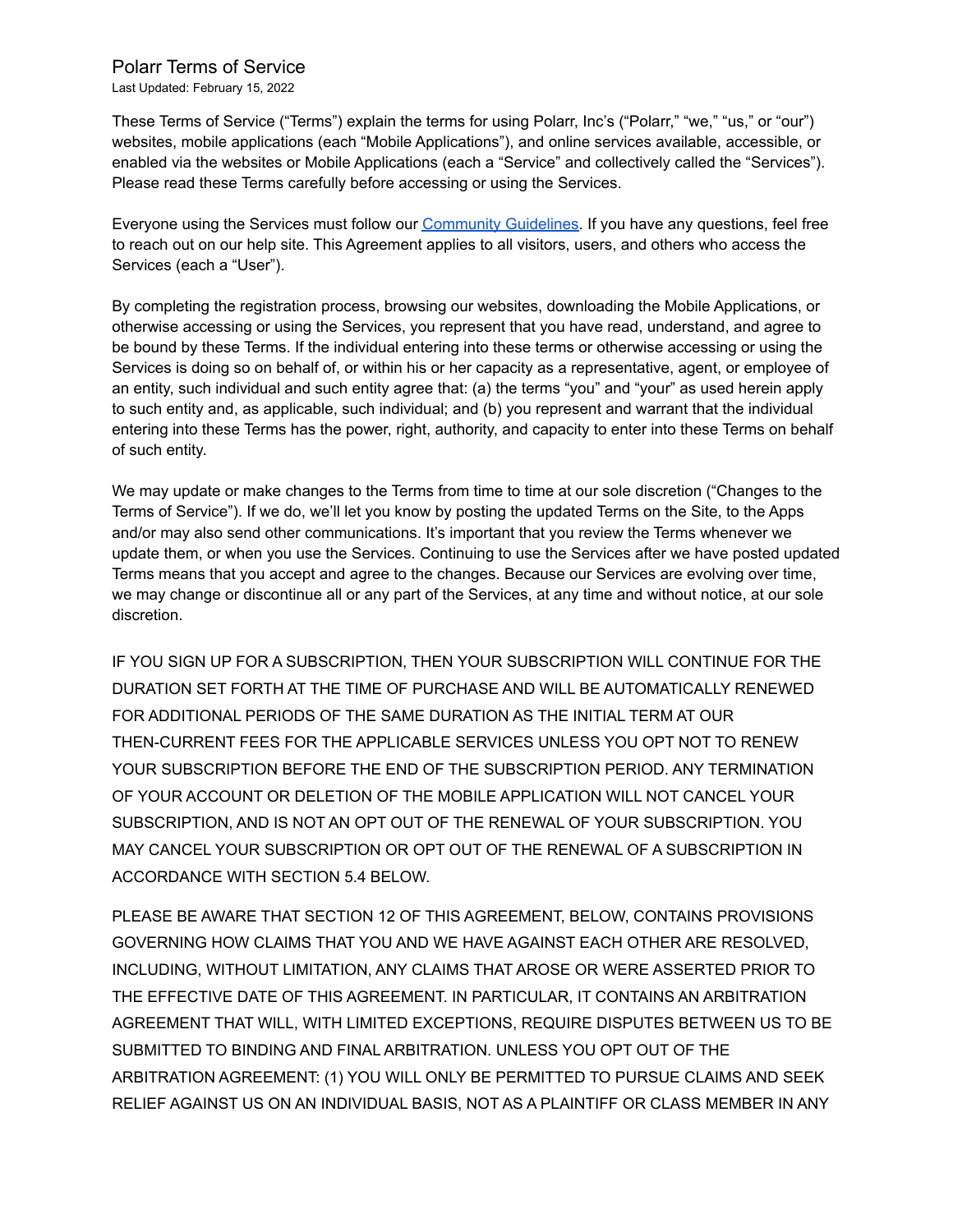CLASS OR REPRESENTATIVE ACTION OR PROCEEDING; AND (2) YOU ARE WAIVING YOUR RIGHT TO SEEK RELIEF IN A COURT OF LAW AND TO HAVE A JURY TRIAL ON YOUR CLAIMS.

ANY DISPUTE OR CLAIM RELATING IN ANY WAY TO YOUR USE OF THE SERVICES WILL BE GOVERNED AND INTERPRETED BY AND UNDER THE LAWS OF THE STATE OF CALIFORNIA, CONSISTENT WITH THE FEDERAL ARBITRATION ACT, WITHOUT GIVING EFFECT TO ANY PRINCIPLES THAT PROVIDE FOR THE APPLICATION OF THE LAW OF ANY OTHER JURISDICTION. THE UNITED NATIONS CONVENTION ON CONTRACTS FOR THE INTERNATIONAL SALE OF GOODS IS EXPRESSLY EXCLUDED FROM THIS AGREEMENT.

By accessing or using the Services you:

- agree to follow the [Community](https://www.polarr.com/policy/community_guidelines) Guidelines at all times while accessing or using the Services; and you understand and agree that Polarr reserves the right but not the obligation, in Polarr's sole discretion to: (a) investigate and determine whether a violation of the [Community](https://www.polarr.com/policy/community_guidelines) Guidelines has occurred; and (b) determine whether and to what extent to enforce the [Community](https://www.polarr.com/policy/community_guidelines) Guidelines, including and up to when to terminate Users' Accounts and remove User Content. Notwithstanding the foregoing, Polarr may update or modify the [Community](https://www.polarr.com/policy/community_guidelines) Guidelines in its sole discretion;
- agree and consent to Polarr's collection and use of personal information as set forth in Polarr's [Privacy](https://www.polarr.com/policy/privacy) Policy;
- acknowledge and agree that we respect and value the intellectual property rights of creators and it is Polarr's policy to respond to alleged infringement notices that comply with the Digital Millennium Copyright Act of 1998 ("DMCA") in accordance with Polarr's DMCA Policy, outlined in Section 2.8 of this document, the "Terms of Service".

The linked policies and terms set out in the foregoing are referred to herein as the "Supplemental Terms" and the Supplemental Terms, together with these Terms of Use are referred to herein as the "Agreement". If the Terms of Use are inconsistent with the Supplemental Terms, the Supplemental Terms shall control with respect to such Services.

# 1. USE OF OUR SERVICE

1.1 Eligibility. You may use the Services only if you are at least thirteen (13) years of age (or such other minimum age at which you can provide consent to data processing under the laws of your territory), and not otherwise barred from using the Services under applicable law. Any registration, use, or access to the Services by anyone under thirteen (13) is strictly prohibited and in violation of this Agreement. If your registration(s) with or ability to access the Services, or any other Polarr community is discontinued by Polarr due to your violation of any portion of the Agreement, you may not access or use the Services, and you agree that you will not attempt to re-register with or access the Services through use of a different member name or otherwise.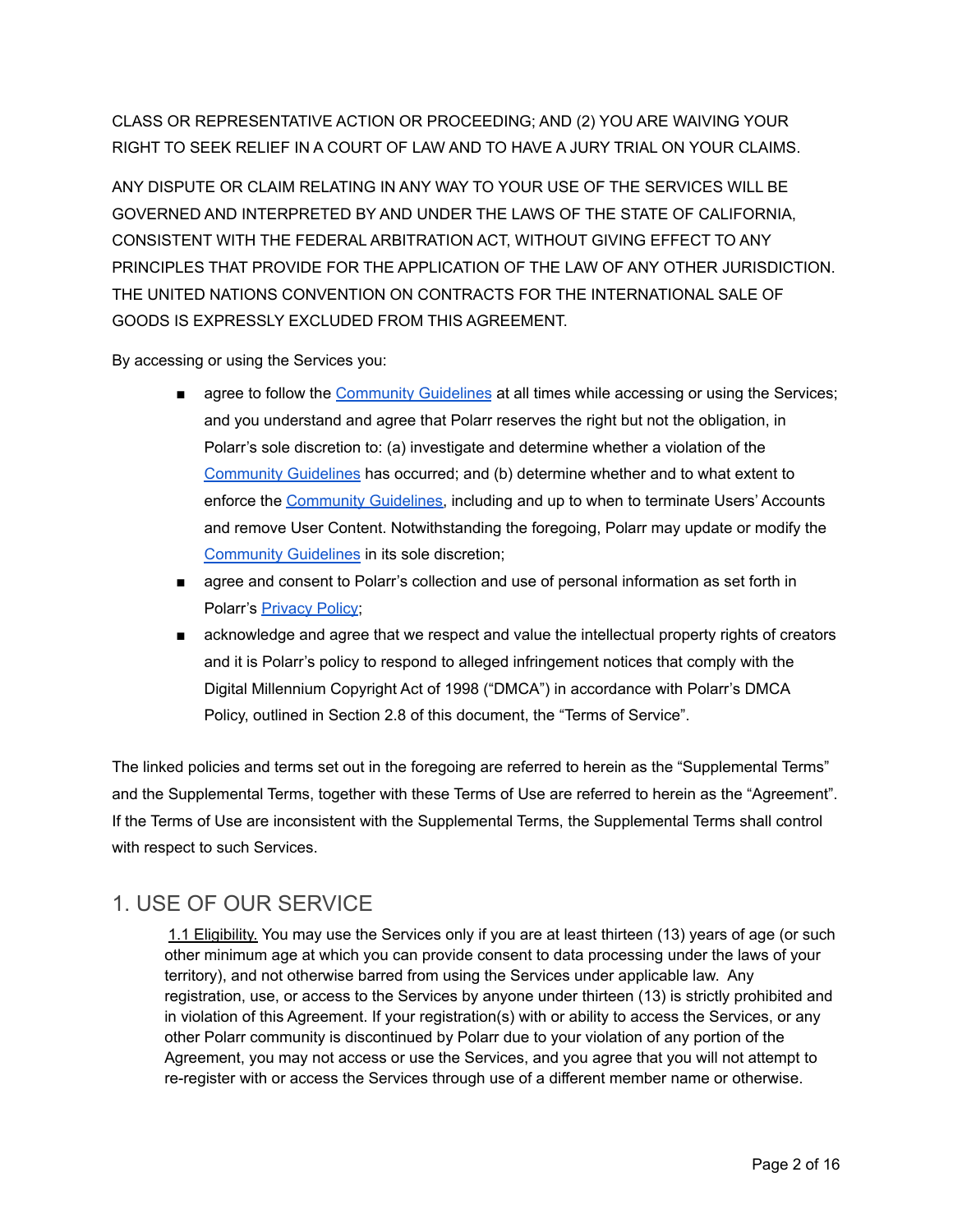1.2 Polarr Account. For certain features of the Services you'll need to register an account on the Services ("Account"). It's important that you provide us with accurate, complete and current account information and keep this information up to date. To protect your account, keep the account details and password confidential and do not provide a third party access to your account, and notify us right away of any unauthorized use. You are not allowed to provide a third party access to your Account. You may never use another User's Account without permission.You are responsible for all activities that occur under your account. Polarr will not be liable for any losses caused by any unauthorized use of your Account. Your Account will allow you to access the applicable Services and functionality that we may establish and maintain from time to time and at our sole discretion. We may implement different types of Accounts for different types of Users. Notwithstanding anything to the contrary herein, you acknowledge and agree that you shall have no ownership or other property interest in your Account, and you further acknowledge and agree that all rights in and to your Account are and shall forever be owned by and inure to the benefit of Polarr.

1.3 Third Party Accounts. To the extent permitted by the function of the Services, you may link your Account with or register your Account using a valid account on a social networking service or on the app store or marketplace from which you downloaded the Mobile Software (e.g. Apple App Store, Google Play store, etc.) through which you have connected to the Services (each such account, a "Third-Party Account"). By connecting your Third-Party Accounts you are allowing us to access your Third-Party Account as permitted under the applicable terms and conditions that govern your use of each Third-Party Account. You represent that you are entitled to disclose your Third-Party Account login information to us and/or grant us access to your Third-Party Account (including, but not limited to, for the purposes described herein) without breach by you of any of the terms and conditions that govern your use of the applicable Third-Party Account and without obligating us to pay any fees or making Polarr subject to any usage limitations imposed by such third-party service providers. By granting Polarr access to any Third-Party Accounts, you understand that Polarr may access, make available and store (if applicable) any information, data, text, software, music, sound, photographs, graphics, video, messages, tags and/or other materials accessible through the Services that you have provided to and stored in such Third-Party Account ("SNS Content") so that it is available on and through the Services via your Account. Unless otherwise specified in the Agreement, all SNS Content shall be considered to be your User Content (as defined in Section 2.1) for all purposes of the Agreement. Depending on the Third-Party Accounts you choose to connect to the Services and subject to the privacy settings that you have set in such Third-Party Accounts, personally identifiable information that you post to your Third-Party Accounts may be available on and through your Account. Please note that if a Third-Party Account or associated service becomes unavailable or Polarr's access to such Third-Party Account is terminated by you or the third-party service provider, then your Account and SNS Content may no longer be available on and through the Services. You have the ability to disable the connection between your Account and your Third-Party Accounts by accessing the applicable account settings page on the Third-Party Account. PLEASE NOTE THAT YOUR RELATIONSHIP WITH THE THIRD-PARTY SERVICE PROVIDERS ASSOCIATED WITH YOUR THIRD-PARTY ACCOUNTS IS GOVERNED SOLELY BY YOUR AGREEMENT(S) WITH SUCH THIRD-PARTY SERVICE PROVIDERS, AND WE ARE NOT LIABLE FOR PERSONALLY IDENTIFIABLE INFORMATION THAT MAY BE PROVIDED TO IT BY SUCH THIRD-PARTY SERVICE PROVIDERS IN VIOLATION OF THE PRIVACY SETTINGS THAT YOU HAVE SET IN SUCH THIRD-PARTY ACCOUNTS. Polarr makes no effort to review any SNS Content for any purpose, including but not limited to, for accuracy, legality, or non-infringement, and we are not responsible for any SNS Content.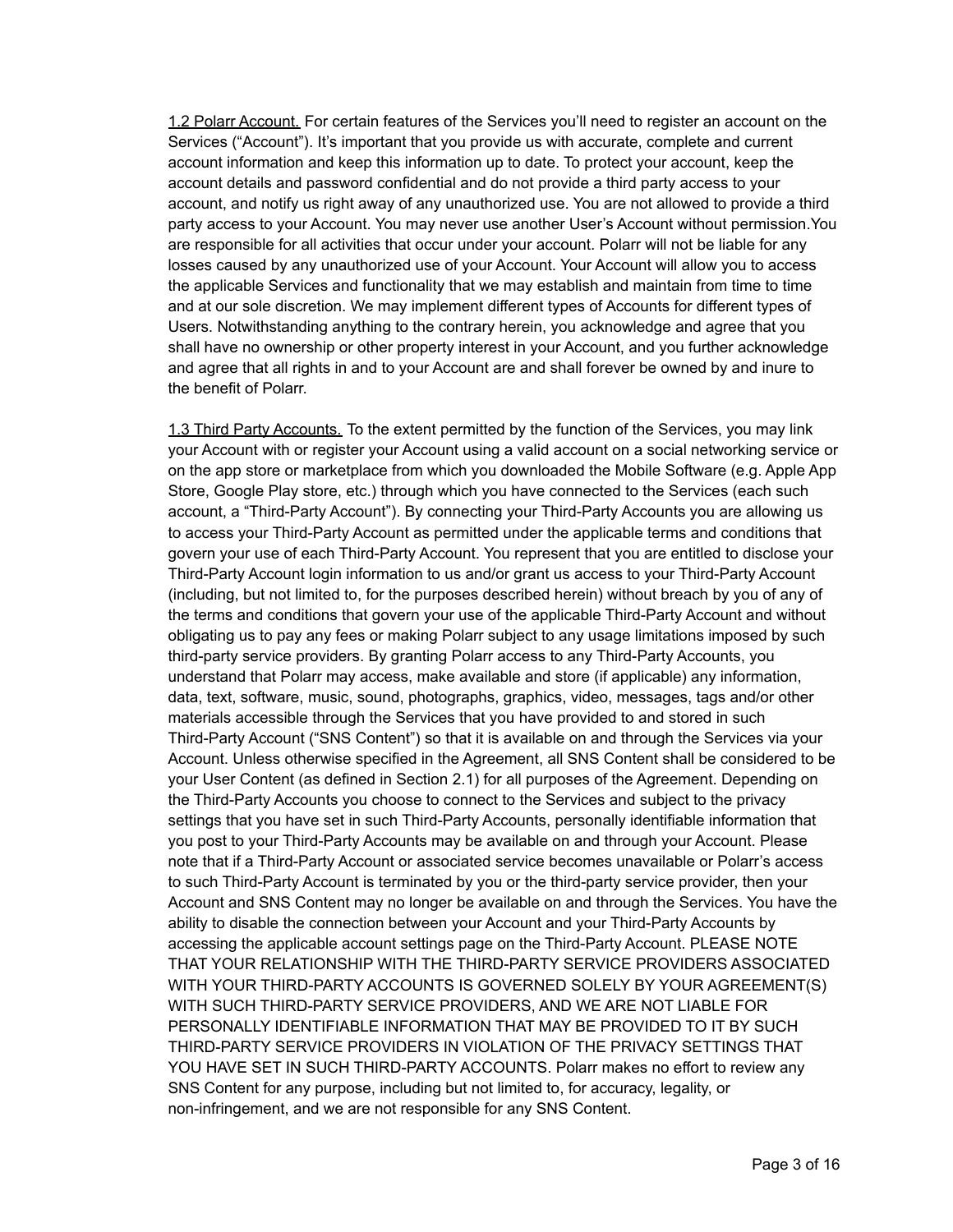1.4 Service Rules. You agree not to do any of the following:

**(a)** Post, upload, publish, submit or transmit any User Content that: (i) infringes, misappropriates or violates a third party's patent, copyright, trademark, trade secret, moral rights or other intellectual property rights, or rights of publicity or privacy; (ii) violates, or encourages any conduct that would violate, any applicable law or regulation or would give rise to civil liability; (iii) is fraudulent, false, misleading or deceptive; (iv) is defamatory, obscene, pornographic, vulgar or offensive; (v) promotes discrimination, bigotry, racism, hatred, harassment or harm against any individual or group; (vi) is violent or threatening or promotes violence or actions that are threatening to any person or entity; (vii) promotes illegal or harmful activities or substances; or violates Polarr [Community](https://www.polarr.com/policy/community_guidelines) Guidelines.

**(b)** Use, display, mirror or frame the Services or any individual element within the Services, the Polarr Content, the layout and design of any page or form contained on a page, or any other proprietary information of Polarr without Polarr's express written consent; Prisma

**(c)** With respect to the Polarr Content: (i) sell, resell or commercially use the Polarr Content; (ii) copy, reproduce, distribute, publicly perform or publicly display the Polarr Content, except as expressly permitted by Polarr; (iii) modify the Polarr Content, remove, alter or conceal any copyright, trademark, service mark or other proprietary rights notices or markings incorporated in or accompanying the Polarr Content, or otherwise make any derivative uses of the Polarr Content, except as expressly set forth in these Terms; or (iv) use the Polarr Content other than as expressly provided in these Terms.

**(d)** Access, tamper with, or use non-public areas of the Services, Polarr's computer systems, or the technical delivery systems of Polarr's providers;

**(e)** Attempt to probe, scan or test the vulnerability of any Polarr system or network or breach any security or authentication measures;

**(f)** Avoid, bypass, remove, deactivate, impair, descramble or otherwise circumvent any technological measure implemented by Polarr or any of Polarr's providers or any other third party (including another user) to protect the Services;

**(g)** Attempt to access or search the Services or download content from the Services using any engine, software, tool, agent, device or mechanism (including spiders, robots, crawlers, data mining tools or the like) other than the software and/or search agents provided by Polarr or other generally available third-party web browsers;

**(h)** Send any unsolicited or unauthorized advertising, promotional materials, email, junk mail, spam, chain letters or other form of solicitation;

**(i)** Use any meta tags or other hidden text or metadata utilizing a Polarr trademark, logo URL or product name without Polarr's express written consent;

**(j)** Use the Services, or any portion thereof, for any commercial purpose or for the benefit of any third party or in any manner not permitted by these Terms;

**(k)** Forge any TCP/IP packet header or any part of the header information in any email or newsgroup posting, or in any way use the Services to send altered, deceptive or false source-identifying information;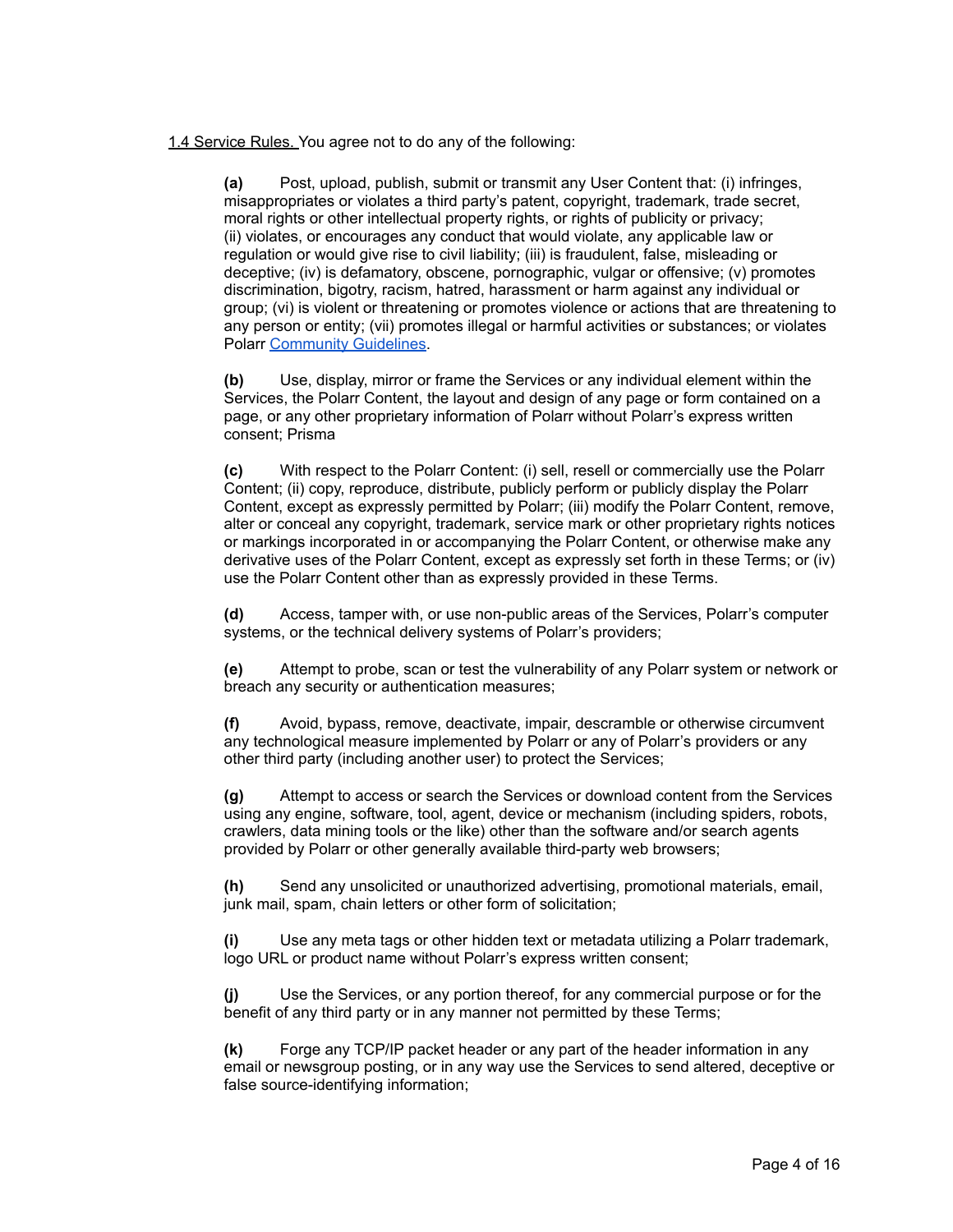**(l)** Attempt to decipher, decompile, disassemble or reverse engineer any of the software used to provide the Services;

**(m)** Interfere with, or attempt to interfere with, the access of any user, host or network, including, without limitation, sending a virus, overloading, flooding, spamming, or mail-bombing the Services;

**(n)** Collect or store any personally identifiable information from the Services from other users of the Services without their express permission;

- **(o)** Impersonate or misrepresent your affiliation with any person or entity;
- **(p)** Violate any applicable law or regulation; or
- **(q)** Encourage or enable any other individual to do any of the foregoing.

1.5 Interactions with Other Users. You are solely responsible for your interactions with other Users. We reserve the right, but have no obligation to monitor disputes between you and other Users. You acknowledge and agree that you may be exposed to User Content of other Users that is inaccurate, objectionable, or otherwise unsuited to your purpose, and you agree that Polarr will not be liable for any harm or damages you allege to incur as a result of any third party User Content. You acknowledge and agree that Polarr will have no liability for your interactions with other Users, or for any User's action or inaction.

1.6 Changes to the Service. We may, without prior notice, change, or stop providing the Services or any portion thereof; or create usage limits for the Services or any portion thereof. We may permanently or temporarily terminate or suspend your access to the Services or any portion thereof (including the right to cancel any hosted sites) without notice and liability for any reason, including if in our sole determination you violate any provision of this Agreement, or for no reason. Upon termination of any portion of the Services for any reason or no reason, you continue to be bound by this Agreement until it is terminated and your Subscriptions will auto-renew and remain in effect until canceled in accordance with Section 5.4. Polarr expressly reserves the right to review every Account for excessive space and bandwidth utilization, and to terminate or apply additional fees to those Accounts that exceed allowed levels, in our sole discretion.

#### 2. USER CONTENT

2.1 Posting Content. Our Services may allow you to post, edit, publish, submit, upload, transmit or otherwise make available on the service store or share ("Make Available") content such as text (in posts or communications with others), photos, images, photo filters, files, documents, graphics, music, software, audio and video. Anything (other than Feedback) that you post or otherwise make available through the Services is referred to as ("User Content"). Polarr does not claim any ownership rights in any User Content and nothing in these Terms will be deemed to restrict any rights that you may have to your User Content.

2.2 Permissions to Your User Content. By making any User Content available through the Services you hereby grant to Polarr a non-exclusive, transferable, worldwide, royalty-free license, with the right to sublicense, to use, copy, modify, create derivative works based upon, distribute, publicly display, and publicly perform your User Content in connection with operating and providing the Services. You also hereby grant each User of the Services a non-exclusive license to access your User Content through the Services and to use, reproduce, distribute, display, and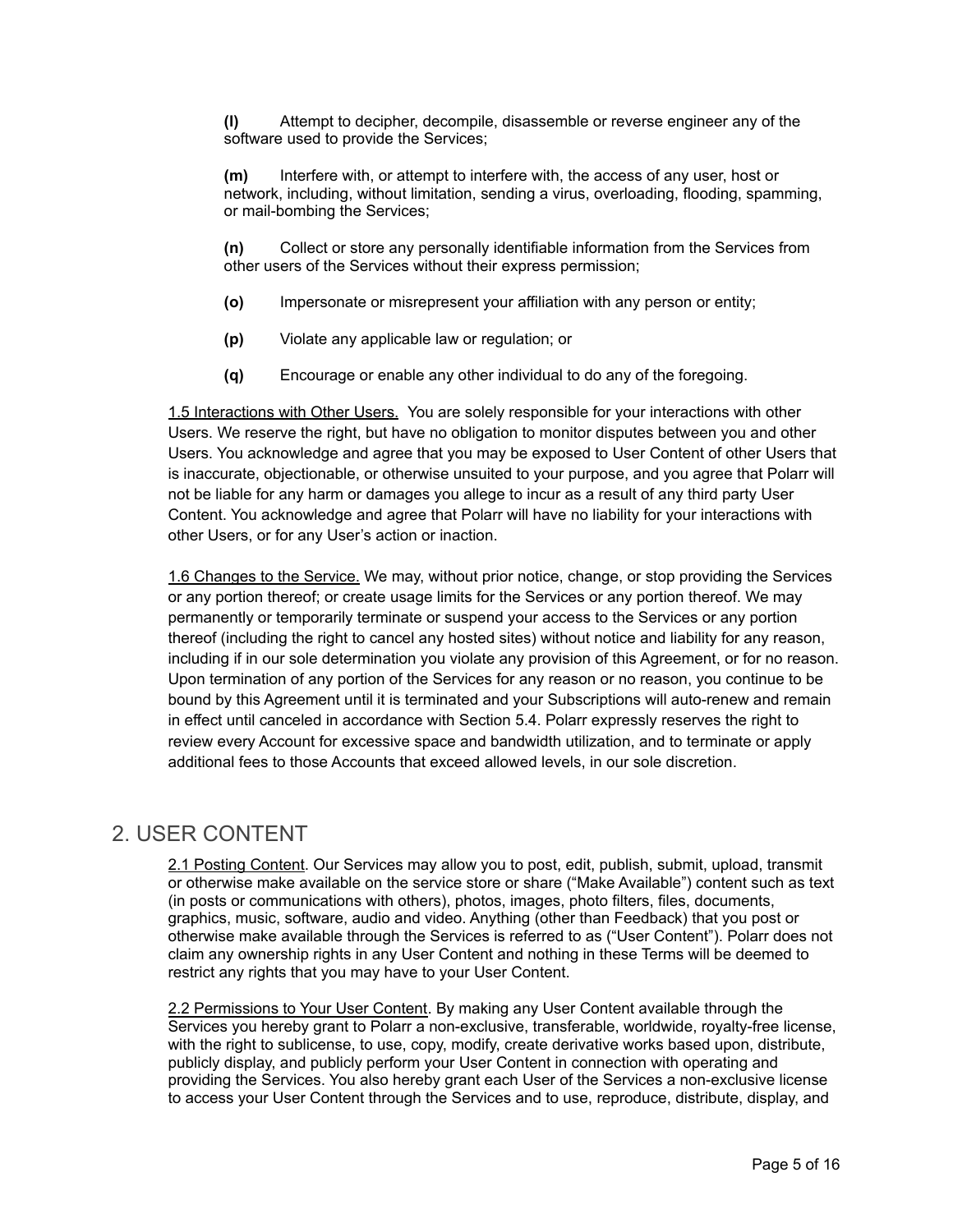perform such User Content as permitted through the functionality of the Services and under this Agreement.

2.3 Your Responsibility for User Content. You are solely responsible for all your User Content. Polarr takes no responsibility and assumes no liability for any User Content that you or any other User or third party may Make Available. You represent and warrant that you have (and will have) all rights that are necessary to grant us the license rights in your User Content under these Terms. You represent and warrant that neither your User Content, nor your use and provision of your User Content to be made available through the Services, nor any use of your User Content by Polarr on or through the Services will infringe, misappropriate or violate a third party's intellectual property rights, or rights of publicity or privacy, or result in the violation of any applicable law or regulation. You agree that we are only providing a platform for you to Make Available your User Content. Polarr reserves the right, but is not obligated to reject and/or remove any User Content that we believe, in our sole discretion, violates this Agreement or is otherwise inappropriate for the Services.

2.4 Removal of User Content. You can remove your User Content by specifically deleting it. You should know that in certain instances, some of your User Content (such as posts or comments you make) may not be completely removed and copies of your User Content may continue to exist on the Services. To the maximum extent permitted by law, we are not responsible or liable for the removal or deletion of (or the failure to remove or delete) any of your User Content.

2.5 Restrictions. You agree not to Make Available any User Content or take any action using the Services that: (a) may create a risk of, glorify, encourage, or threaten violence, harm, loss, physical or mental injury, emotional distress, death, disability, disfigurement, or self-harm to you or any other person or to any animal; (b) may create a risk of, threaten, glorify, or encourage any other loss or damage to any person or property; (c) may discriminate against, degrade, shame, or harass or encourage, glorify, or promote hatred or violence toward any person or any groups of persons; (d) contains or depicts sexual acts or sexually explicit or pornographic material, including, but not limited to, depictions of children in a sexual, sexualized, or nude state; (e) seeks to harm, exploit, or groom children by exposing them to inappropriate content or soliciting personally identifiable details or otherwise; (f) may constitute, contribute to, depict, or encourage a crime, illegal activity, or a violation or infringement of any third party's rights; (g) solicits or seeks to obtain or discloses the personal information of any other person; (h) you do not have the right to under any law or under contractual or fiduciary relationships; (i) deceptively impersonates another person or entity or contains information that is fraudulent or that you know is not correct and current; or (j) we deem to be otherwise unlawful, harmful, abusive, racially or ethnically offensive, defamatory, infringing, invasive of personal privacy or publicity rights, harassing, humiliating to other people (publicly or otherwise), libelous, threatening, profane, or otherwise objectionable or in violation of the [Community](https://www.polarr.com/policy/community_guidelines) Guidelines.

2.6 No Storage**.** Polarr has no obligation to store any of your User Content that you Make Available. We have no responsibility or liability for: (a) the deletion or accuracy of any User Content, including your User Content; (b) the failure to store, transmit, or receive transmission of User Content; or (c) except as described in our **[Privacy](https://www.polarr.com/policy/privacy) Policy**, the security, privacy, storage, or transmission of other communications originating with or involving use of the Services. Certain Services may enable you to specify the level at which such Services restrict access to your User Content. In such cases, you are solely responsible for applying the appropriate level of access to your User Content. If you do not choose, the system may default to its most permissive setting. You agree that Polarr retains the right to create reasonable limits on our use and storage of the User Content, including your User Content, such as limits on file size, storage space, processing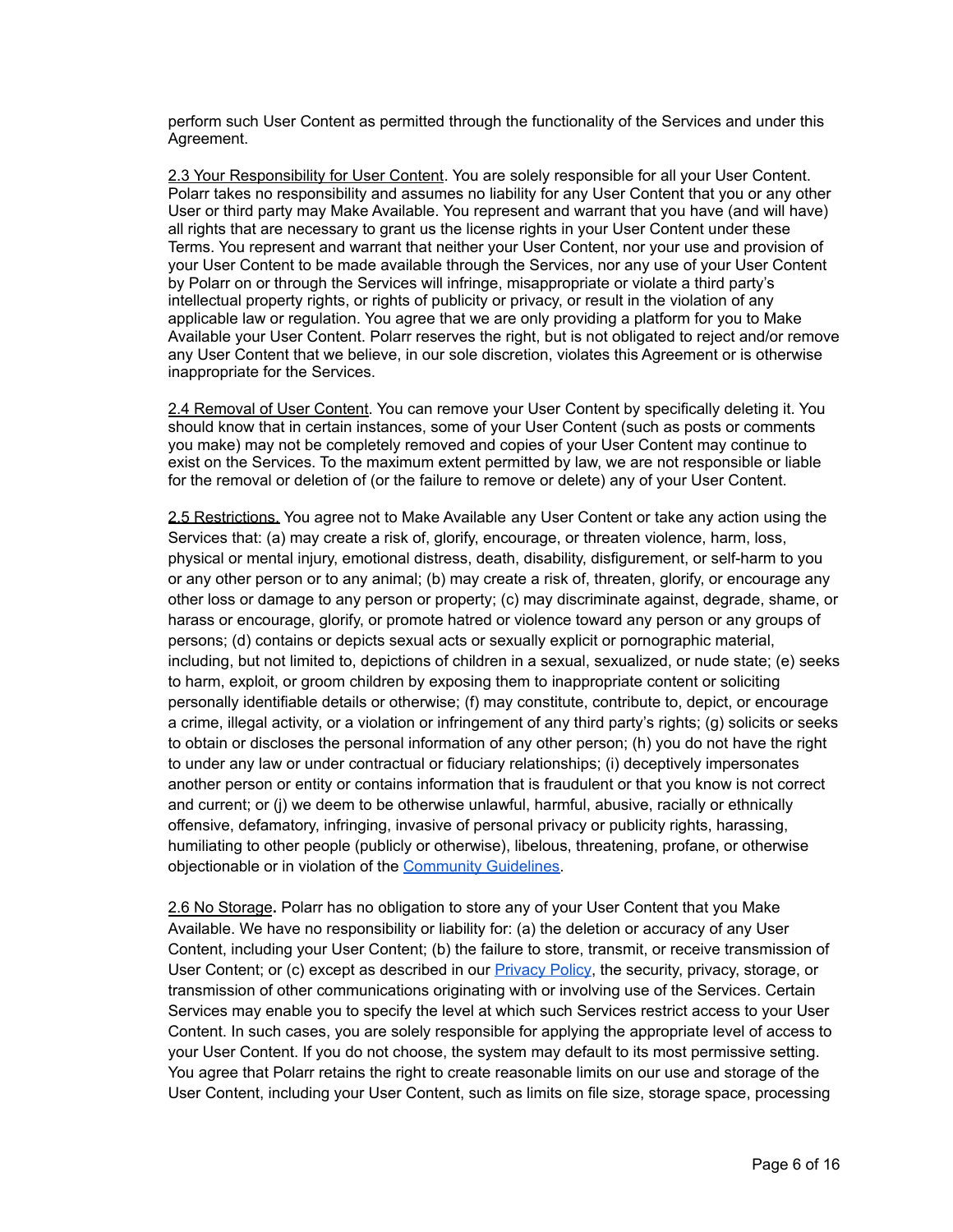capacity, and similar limits described on the Services or otherwise determined by us at our sole discretion

2.7 No Obligation to Pre-Screen Content and Investigations. Polarr is not obligated to monitor access to or use of the Services or to review or edit any content. However, we have the right to do so for the purpose of operating the Services, to ensure compliance with these Terms and to comply with applicable law or other legal requirements. We reserve the right, but are not obligated, to remove or disable access to any content, including the User Content, at any time and without notice, including, but not limited to, if we, at our sole discretion, consider it objectionable or in violation of these Terms. We reserve the right, but are not obligated to investigate violations of these Terms or conduct that affects the Services. We may also consult and cooperate with law enforcement authorities to prosecute users who violate the law.

2.8 DMCA/Copyright Policy. Polarr, Inc. ("**Polarr**") respects the intellectual property rights of others and expects its users to do the same.

It is Polarr's policy, in appropriate circumstances and at its discretion, to disable and/or terminate the accounts of users who repeatedly infringe the copyrights of others.

In accordance with the Digital Millennium Copyright Act of 1998, the text of which may be found on the U.S. Copyright Office website at **http://www.copyright.gov/legislation/dmca.pdf**, Polarr will respond expeditiously to claims of copyright infringement committed using the Polarr website or other online network accessible through a mobile device or other type of device (the "**Sites**") that are reported to Polarr's Designated Copyright Agent, identified in the sample notice below.

If you are a copyright owner, or are authorized to act on behalf of one, or authorized to act under any exclusive right under copyright, please report alleged copyright infringements taking place on or through the Sites by completing the following DMCA Notice of Alleged Infringement and delivering it to Polarr's Designated Copyright Agent. Upon receipt of the Notice as described below, Polarr will take whatever action, in its sole discretion, it deems appropriate, including removal of the challenged material from the Sites.

#### **DMCA Notice of Alleged Infringement ("Notice")**

1. Identify the copyrighted work that you claim has been infringed, or - if multiple copyrighted works are covered by this Notice - you may provide a representative list of the copyrighted works that you claim have been infringed.

2. Identify the material that you claim is infringing (or to be the subject of infringing activity) and that is to be removed or access to which is to be disabled, and information reasonably sufficient to permit us to locate the material, including at a minimum, if applicable, the URL of the link shown on the Site(s) where such material may be found.

- 3. Provide your mailing address, telephone number, and, if available, email address.
- 4. Include both of the following statements in the body of the Notice:
	- o "I hereby state that I have a good faith belief that the disputed use of the copyrighted material is not authorized by the copyright owner, its agent, or the law (e.g., as a fair use)."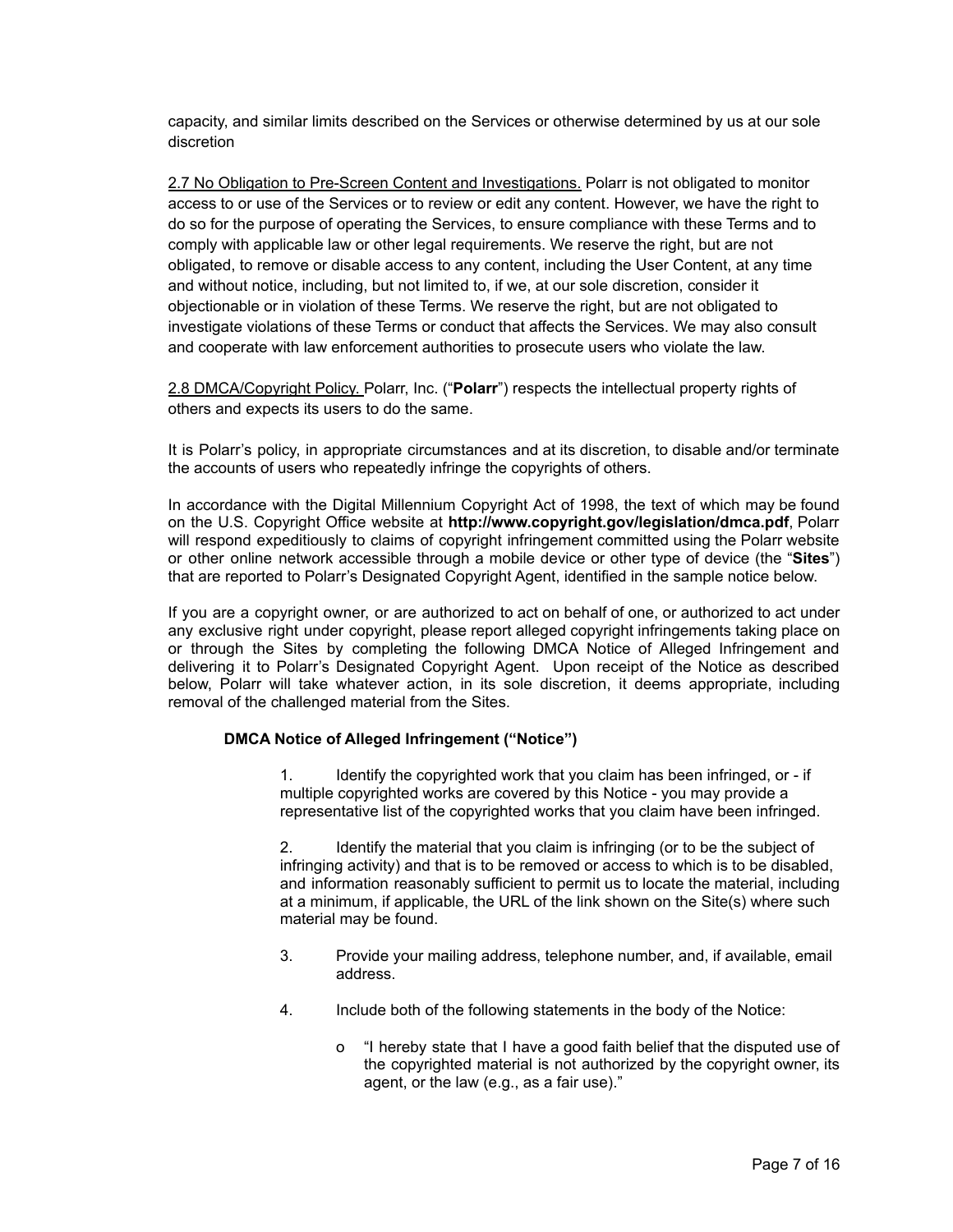- o "I hereby state that the information in this Notice is accurate and, under penalty of perjury, that I am the owner, or authorized to act on behalf of the owner, of the copyright or of an exclusive right under the copyright that is allegedly infringed."
- 5. Provide your full legal name and your electronic or physical signature.

Deliver this Notice, with all items completed, to Polarr's Designated Copyright Agent:

Designated Copyright Agent c/o Polarr 75 E Santa Clara Street STE 900 San Jose, CA 95113 United States support@polarr.co

## 3. YOUR RIGHTS WITH RESPECT TO THE SERVICES

3.1 Mobile Application License. If you comply with these Terms, Polarr grants to you a limited non-exclusive, non-transferable, revocable license, with no right to sublicense, to download and install a compiled code copy of the Mobile Application on your compatible personal computers, mobile handsets, tablets, wearable devices, and/or other devices and to run the App solely for your own personal non-commercial purposes. You acknowledge that Polarr may from time to time issue or require you to upgrade to an upgraded versions of the Mobile Software. You agree that the terms and conditions of this Agreement will apply to all such upgrades. Except as expressly permitted in these Terms, you may not: (i) copy, modify or create derivative works based on the Apps; (ii) distribute, transfer, sublicense, lease, lend or rent the App to any third party; (iii) reverse engineer, decompile or disassemble the App (unless applicable law permits, despite this limitation); or (iv) make the functionality of the App available to multiple users through any means.

3.2 Beta Services. We may make available certain Services, including Mobile Software, that allow you to access and use certain features, technologies, and/or services that are not yet generally commercially released (collectively referred to as the "Beta Services"). In addition to the other provisions in this Agreement, the following additional provisions in this subsection apply to the Beta Services:

**(i)** The license granted by Polarr under this Agreement with respect to the Beta Services will automatically terminate upon the release of a generally commercially available version of the applicable Beta Services, as otherwise set forth in this Agreement, or as determined by Polarr ("Beta Period"). Polarr may revoke, modify the permitted use of, or suspend your access to any Beta Services at any time and for any or no reason.

**(ii)** You acknowledge that the Beta Services, their existence, their features, their capacities, their capabilities, their thresholds, their limitations, and their mode of operation, any related materials provided by Polarr, any beta test results compiled by you, and any other technical, business, product, marketing, and financial information, plans, and data relating to the Beta Services are the confidential information of Polarr ("Beta Confidential Information"). You agree: (a) to hold the Beta Confidential Information in strict confidence; (b) not to disclose any Beta Confidential Information to any third parties except as authorized by Polarr in writing; and (c) not to use any Beta Confidential Information for your own use or for any purpose except as permitted under this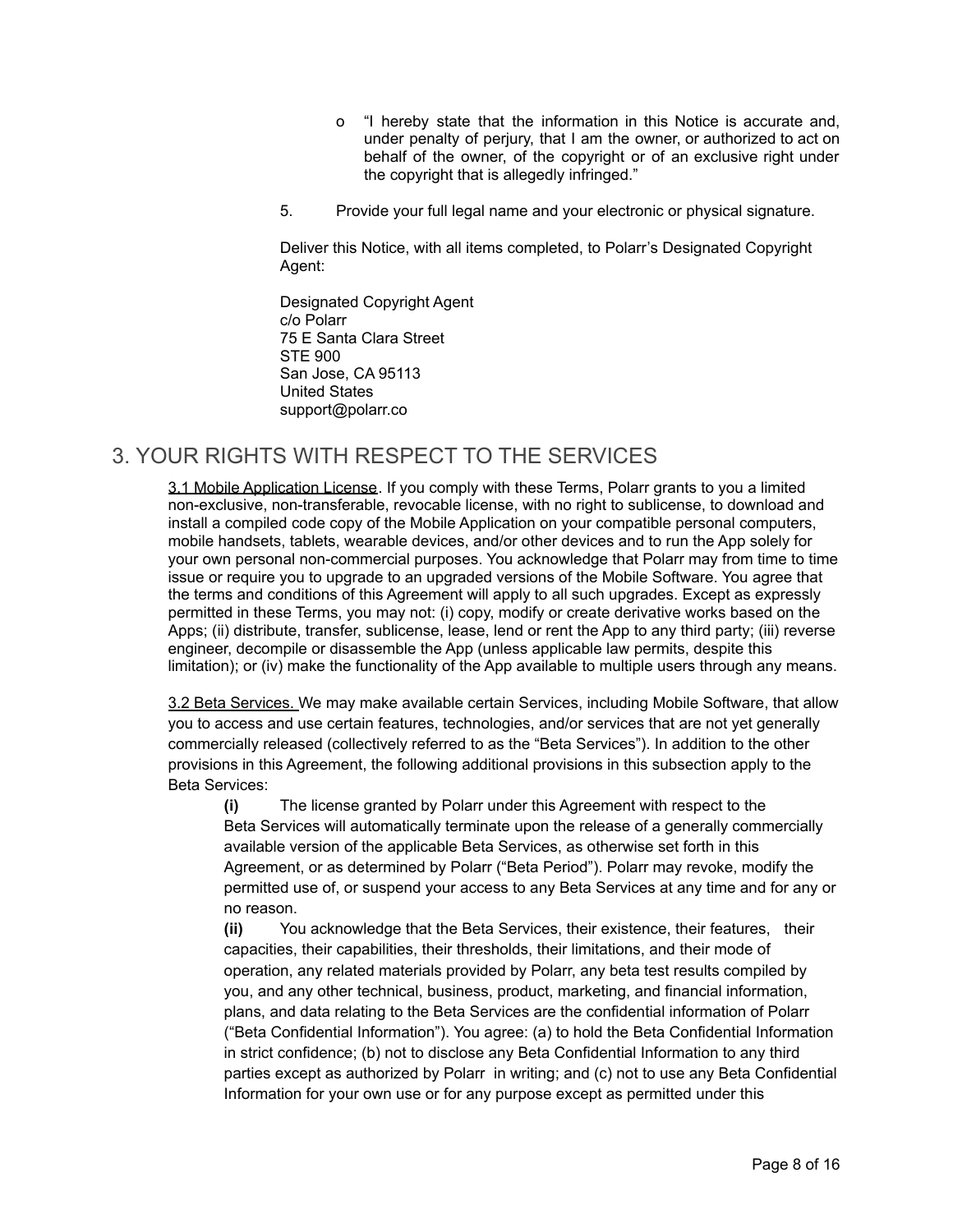Agreement, including testing the Beta Services and providing feedback with respect to such Beta Services to Polarr. You agree to take all practicable measures to protect the secrecy of Beta Confidential Information and avoid disclosure or use of Beta Confidential Information other than expressly authorized herein, which measures will take the form of the highest degree of care that a reasonable person would apply to protect his, her, or its own information of a similar nature and importance. You agree promptly to notify Polarr in writing of any misuse or misappropriation of Beta Confidential Information that may come to your attention. All copies of electronic information and data, or tangible items including documents and magnetic media, containing or embodying Beta Confidential Information will be permanently destroyed upon the expiration or termination of the Beta Period or as otherwise requested by Polarr.

3.3 App Stores. With respect to any Mobile Software accessed through or downloaded from the Apple App Store (an "App Store Sourced Software"), you will only use the App Store Sourced Software (a) on an Apple-branded product that runs the iOS (Apple's proprietary operating system) and (b) as permitted by the "Usage Rules" set forth in the Apple App Store Terms of Service. Notwithstanding the first sentence in this section, with respect to any Mobile Software access through or downloaded from the Google Play store (a "Google Play Sourced Application"), you may have additional license rights with respect to use of the Mobile Software on a shared basis within your designated family group. You agree to comply with all applicable United States and foreign laws related to use of the Mobile Software and the Services. You acknowledge and agree that the availability of the Mobile Software and the Services are dependent on the third party from whom you received the Mobile Software license, e.g., the Apple App Store or Google Play (each, an "App Store"). You acknowledge that this Agreement is between you and Polarr and not with the App Store. Polarr, not the App Store, is solely responsible for Services, including the Mobile Software, the content thereof, maintenance, support services, and warranty therefor, and addressing any claims relating thereto (e.g., product liability, legal compliance or intellectual property infringement). In order to use the Mobile Software, you must have access to a wireless network, and you agree to pay all fees associated with such access. You also agree to pay all fees (if any) charged by the App Store in connection with the Services, including the Mobile Software. You agree to comply with, and your license to use the Mobile Software is conditioned upon your compliance with all terms of agreement imposed by the applicable App Store when using any Services, including the Mobile Software. You acknowledge that the App Store (and its subsidiaries) are third-party beneficiaries of the Agreement and will have the right to enforce it.

3.4 Apple App Store. This section applies to any App that you acquire from the Apple App Store or use on an iOS device. Apple has no obligation to furnish any maintenance and support services with respect to the App. In the event of any failure of the App to conform to any applicable warranty, you may notify Apple, and Apple will refund the App purchase price to you (if applicable) and, to the maximum extent permitted by applicable law, Apple will have no other warranty obligation whatsoever with respect to the App. Apple is not responsible for addressing any claims by you or any third party relating to the App or your possession and use of it, including, but not limited to: (i) product liability claims; (ii) any claim that the App fails to conform to any applicable legal or regulatory requirement; and (iii) claims arising under consumer protection or similar legislation. Apple is not responsible for the investigation, defense, settlement and discharge of any third-party claim that your possession and use of the App infringe that third party's intellectual property rights. Apple and its subsidiaries are third-party beneficiaries of these Terms, and upon your acceptance of the Terms, Apple will have the right (and will be deemed to have accepted the right) to enforce these Terms against you as a third-party beneficiary thereof. Apple and its subsidiaries are third-party beneficiaries of these Terms, and upon your acceptance of the Terms, Apple will have the right (and will be deemed to have accepted the right) to enforce these Terms against you as a third-party beneficiary thereof. You represent and warrant that (i)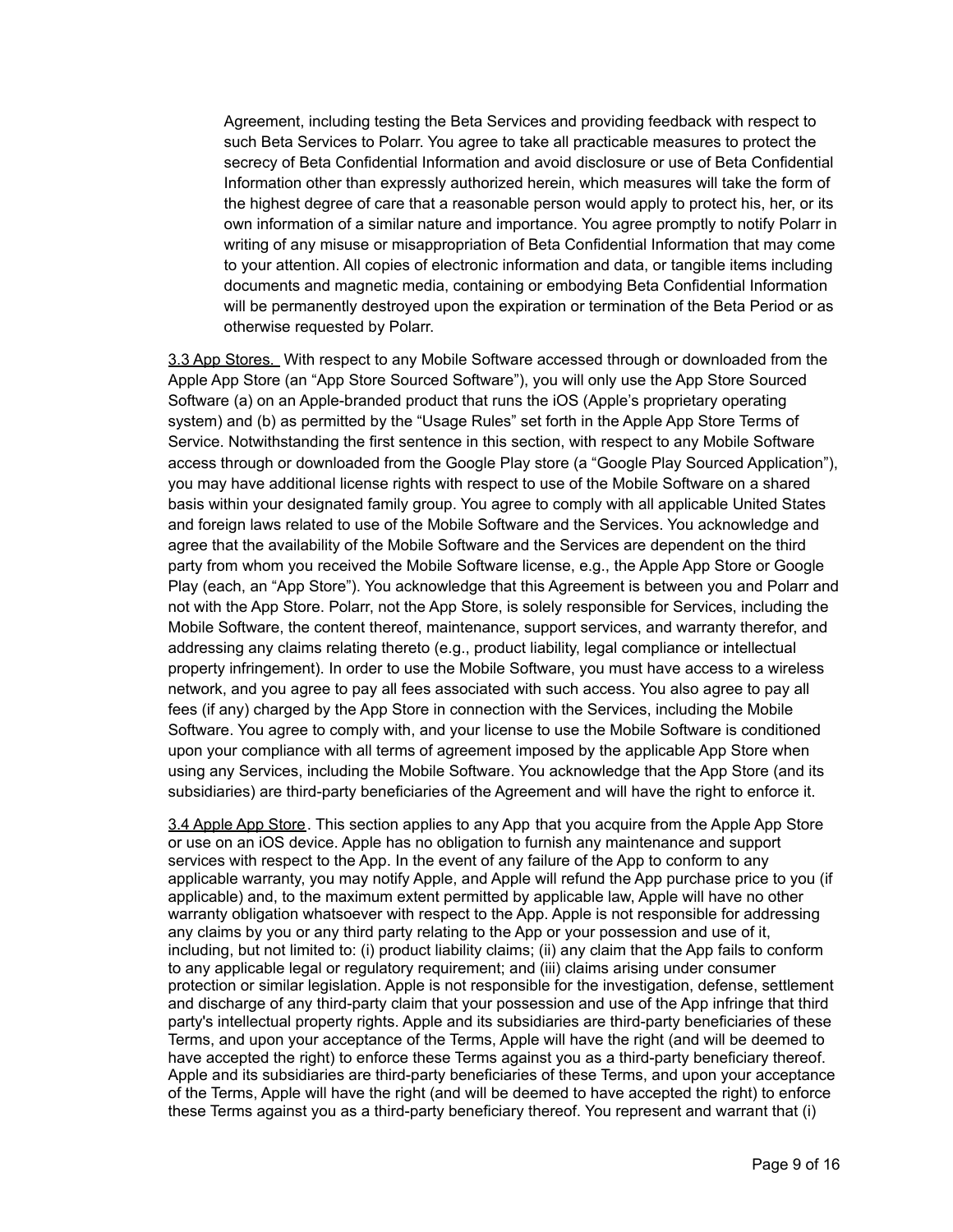you are not located in a country that is subject to a U.S. Government embargo, or that has been designated by the U.S. Government as a terrorist-supporting country; and (ii) you are not listed on any U.S. Government list of prohibited or restricted parties. You must also comply with any applicable third-party terms of service when using the App.

## 4. POLARR'S PROPRIETARY RIGHTS

4.1 Polarr's Intellectual Property. As between you and Polarr, the images, filters, photographs, videos, graphics, marks, logos, slogans, text, design and all other content and proprietary information we make available through the Services (collectively, the "**Polarr Content**") are owned and controlled by Polarr and subject to intellectual property rights and protection under applicable law. We retain all rights in and to the Polarr Content. If you comply with these Terms, Polarr grants to you a limited non-exclusive, non-transferable, revocable license, with no right to sublicense, to use the Polarr Content for your own personal use, subject to these Terms (the "**Polarr Content License**"). Any Use of the Polarr Content other than as specifically authorized herein, without our prior written permission, is strictly prohibited and will terminate the Polarr Content License and may terminate any other right granted by Polarr under these Terms, in Polarr's sole discretion.

4.2 Feedback. You may choose to or we may invite you to submit feedback, modifications, suggestions, improvements, comments, ideas, or the like about Polarr, the Services, or our other products or services, including without limitation about how to improve the Services or our other products or businesses ("Ideas"). You hereby grant to Polarr a world-wide, royalty free, irrevocable, perpetual license to use, incorporate, or otherwise exploit any Ideas in any manner that we see fit.

#### 5. PAID SERVICES

5.1 Fees. Polarr requires payment of a fee, via the purchase of a subscription ("**Subscription**"), for use of certain portions of the Services, and you agree to pay such fees.

5.2 Subscription. By purchasing a Subscription, you expressly authorize us or our third-party payment processor to charge you for such Subscription. We may ask you to supply additional information relevant to your Subscription, including your credit card number, the expiration date of your credit card and your email and postal addresses for billing and notification (such information, "**Payment Information**"). You represent and warrant that you have the legal right to use all payment method(s) represented by any such Payment Information. When you purchase a Subscription, you authorize us to provide your Payment Information to third parties so we can complete the transaction for such purchase, and to charge your payment method for the Subscription you have selected (plus any applicable taxes and other charges). You may need to provide additional information to verify your identity to complete the transaction (such information is included within the definition of Payment Information). By purchasing the Subscription and initiating the related transaction, you agree to the pricing, payment and billing policies applicable to such fees and charges, as posted or otherwise communicated to you. All payments for the Subscription you chose are non-refundable and non-transferable, except as expressly provided in these Terms.

5.3 Recurring Subscription Fee.If you purchase a Subscription, you will be charged the monthly or annual Subscription fee, plus any applicable taxes, and other charges ("**Subscription Fee**"), at the beginning of your Subscription and each month or year thereafter, at the then-current Subscription Fee. BY PURCHASING A SUBSCRIPTION, YOU AUTHORIZE POLARR TO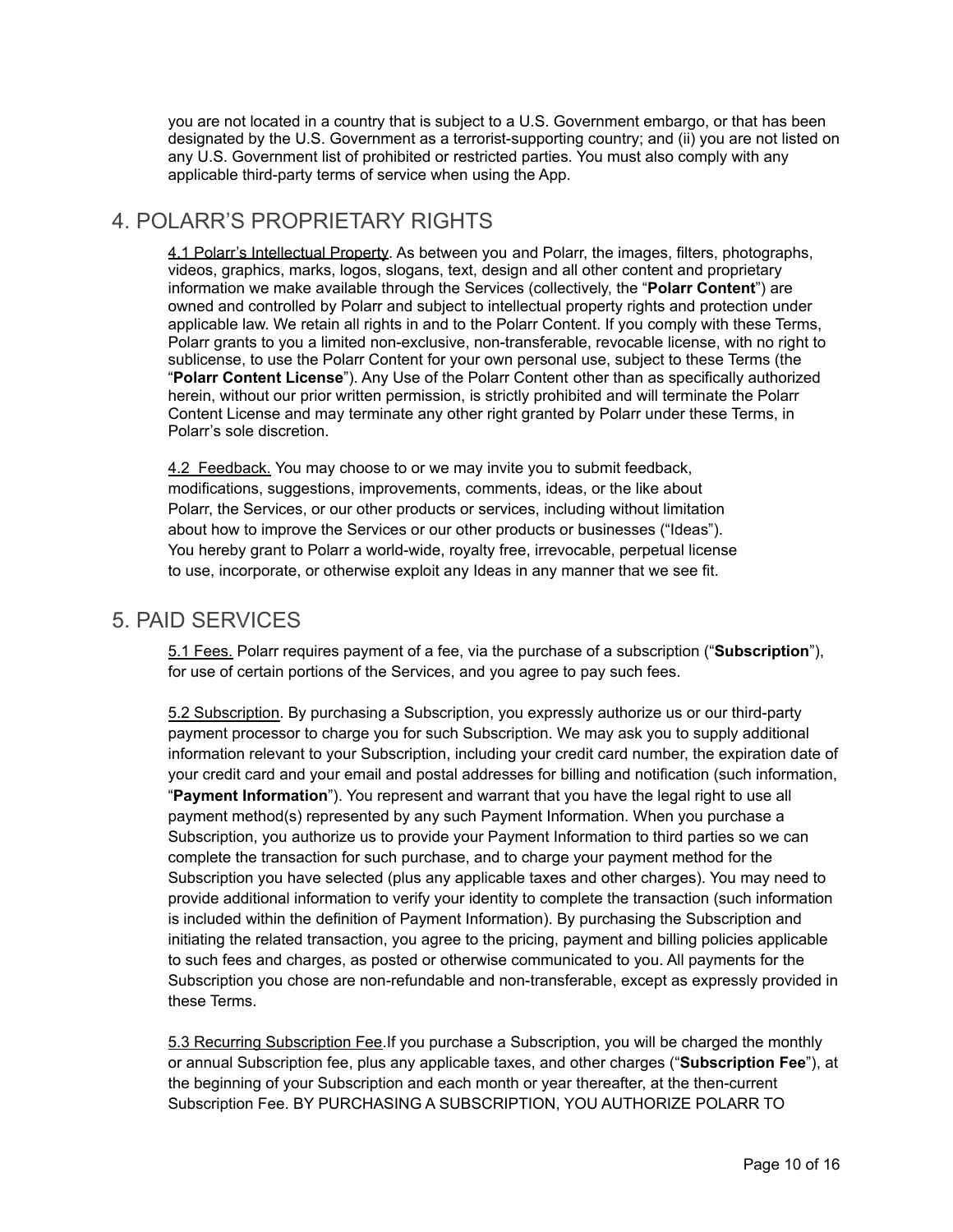INITIATE RECURRING NON-REFUNDABLE PAYMENTS. By agreeing to these Terms and electing to purchase a Subscription, you acknowledge that your Subscription has recurring payment features and you accept responsibility for all recurring payment obligations prior to cancellation of your Subscription by you or Polarr. Your Subscription continues until cancelled by you or we terminate your access to or use of the Services or Subscription in accordance with these Terms.

Certain Subscription offerings may offer a free trial prior to charging your payment method, the period of which will be communicated to you via the Services. If you decide to cancel your Subscription before Polarr starts charging your payment method, you must cancel the Subscription before the free trial ends. Otherwise, you will be responsible for payment for the full term of the Subscription period.

5.4 Cancelling Subscription and Refunds. You may cancel your Subscription at any time via the Accounts Page in the Mobile Application or by following the instructions outlined [here,](https://support.polarr.com/hc/en-us/articles/360041550632-How-do-I-cancel-my-subscription-#:~:text=For%20Credit%20Card%20and%20Debit,please%20submit%20a%20support%20ticket.) but please note that such cancellation will be effective at the end of the then-current Subscription period. YOU WILL NOT RECEIVE A REFUND OF ANY PORTION OF THE SUBSCRIPTION FEE PAID FOR THE THEN CURRENT SUBSCRIPTION PERIOD AT THE TIME OF CANCELLATION. Polarr reserves the right to cancel your transaction for any reason. If we cancel your transaction, we'll refund any payment you have already remitted to us for such a transaction and you will need to initiate another transaction in order to purchase a Subscription. Without limiting the foregoing, you may cancel your Subscription at any time, You will be responsible for all Subscription Fees (plus any applicable taxes and other charges) incurred for the then-current Subscription period. If you cancel, your right to use the Services will continue until the end of your then current Subscription period and will then terminate without further charges.

## 6. THIRD PARTY LINKS

Our Services may contain links to third-party websites, advertisers, information, materials, products, or services ("Third Party Links") that are not owned or controlled by Polarr. We do not endorse or assume any responsibility for any content or information on or from any Third Party Links. If you access a Third Party Link from the Service, you do so at your own risk, and you understand that this Agreement and Polarr's [Privacy](https://www.polarr.com/policy/privacy) Policy do not apply to your use of such Third Party Links. You expressly relieve Polarr from any and all liability arising from your use of any Third Party Link, including your dealings with or participation in promotions of the applicable third party, payments to and delivery of goods from such third party, and any other terms (such as warranties) are solely between you and such third party. You agree that Polarr will not be responsible for any loss or damage of any sort relating to your dealings with such third parties.

#### 7. INDEMNITY

You will indemnify and hold Polarr and its officers, directors, employees and agents, harmless from and against any claims, disputes, demands, liabilities, damages, losses, and costs and expenses, including, without limitation, reasonable legal and accounting fees arising out of or in any way connected with (a) your access to or use of the Services, (b) your User Content, or (c) your violation of these Terms. (d) any damage or harm or any violation of any third-party right, including any right of publicity of privacy or intellectual property right caused by you or your User Content; (e) your violation of any applicable law, rule or regulation; or (f) any other party's access and use of the Services with your unique username, password or other appropriate security code.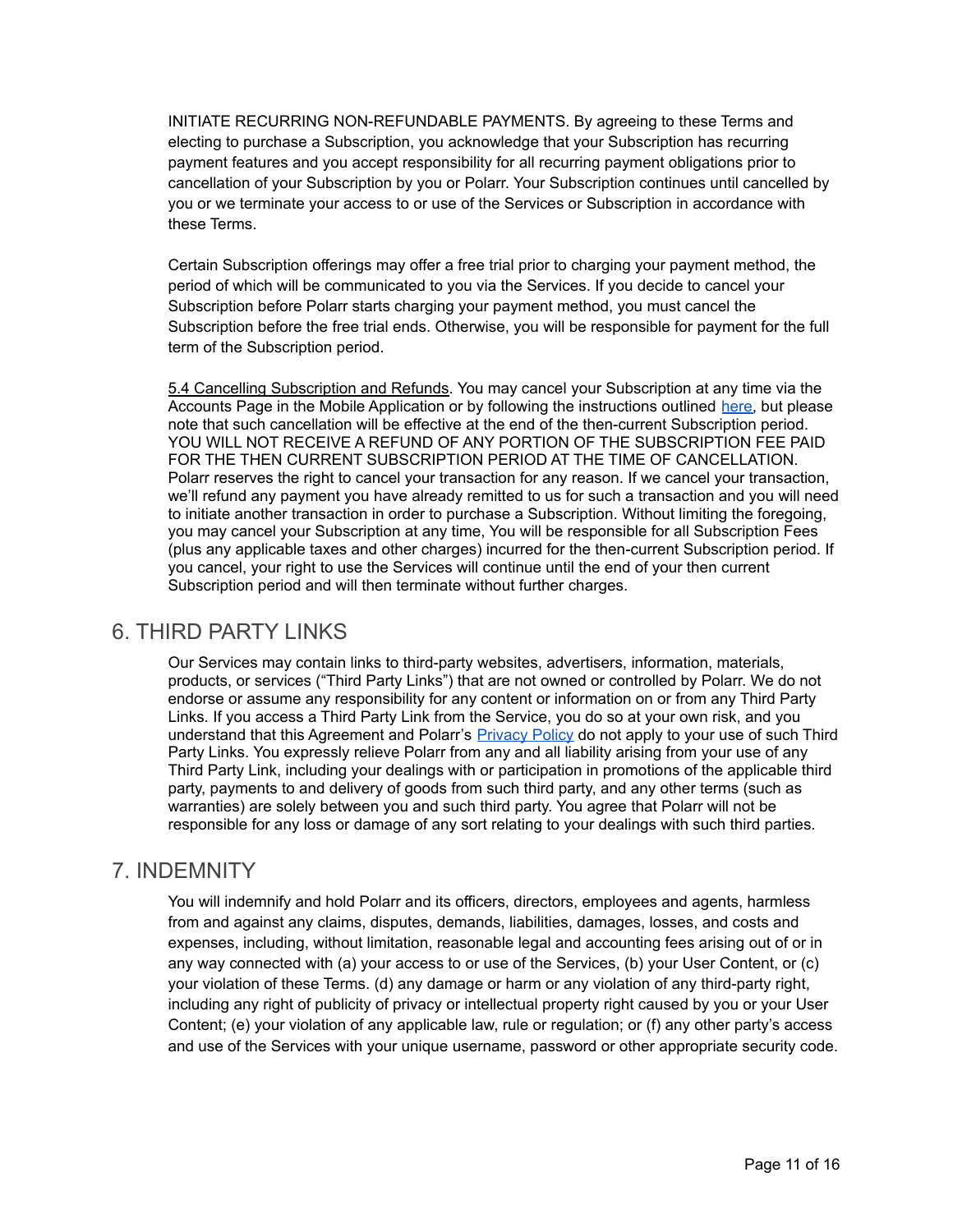#### 8. NO WARRANTY

THE SERVICES ARE PROVIDED "AS IS," WITHOUT WARRANTY OF ANY KIND. WITHOUT LIMITING THE FOREGOING, WE EXPLICITLY DISCLAIM ANY IMPLIED WARRANTIES OF MERCHANTABILITY, FITNESS FOR A PARTICULAR PURPOSE, QUIET ENJOYMENT AND NON-INFRINGEMENT, AND ANY WARRANTIES ARISING OUT OF COURSE OF DEALING OR USAGE OF TRADE. We make no warranty that the Services will meet your requirements or be available on an uninterrupted, secure, or error-free basis. We make no warranty regarding the quality, accuracy, timeliness, truthfulness, completeness or reliability of any information or content on the Services.

## 9. LIMITATION OF LIABILITY

TO THE MAXIMUM EXTENT PERMITTED BY LAW, NEITHER POLARR NOR ITS SERVICE PROVIDERS INVOLVED IN CREATING, PRODUCING, OR DELIVERING THE SERVICES WILL BE LIABLE FOR ANY INCIDENTAL, SPECIAL, EXEMPLARY OR CONSEQUENTIAL DAMAGES, OR DAMAGES FOR LOST PROFITS, LOST REVENUES, LOST SAVINGS, LOST BUSINESS OPPORTUNITY, LOSS OF DATA OR GOODWILL, SERVICE INTERRUPTION, COMPUTER DAMAGE OR SYSTEM FAILURE, OR THE COST OF SUBSTITUTE SERVICES OF ANY KIND ARISING OUT OF OR IN CONNECTION WITH THESE TERMS OR FROM THE USE OF OR INABILITY TO USE THE SERVICES, WHETHER BASED ON WARRANTY, CONTRACT, TORT (INCLUDING NEGLIGENCE), PRODUCT LIABILITY OR ANY OTHER LEGAL THEORY, WHETHER OR NOT POLARR OR ITS SERVICE PROVIDERS HAVE BEEN INFORMED OF THE POSSIBILITY OF SUCH DAMAGE, EVEN IF A LIMITED REMEDY SET FORTH HEREIN IS FOUND TO HAVE FAILED OF ITS ESSENTIAL PURPOSE.

TO THE MAXIMUM EXTENT PERMITTED BY THE LAW OF THE APPLICABLE JURISDICTION, IN NO EVENT WILL POLARR'S TOTAL LIABILITY ARISING OUT OF OR IN CONNECTION WITH THESE TERMS OR FROM THE USE OF OR INABILITY TO USE THE SERVICES EXCEED THE AMOUNTS YOU HAVE PAID OR THAT ARE PAYABLE BY YOU TO POLARR FOR USE OF THE SERVICES OR ONE HUNDRED DOLLARS (\$100), IF YOU HAVE NOT HAD ANY PAYMENT OBLIGATIONS TO POLARR, AS APPLICABLE.

THE EXCLUSIONS AND LIMITATIONS OF DAMAGES SET FORTH ABOVE ARE FUNDAMENTAL ELEMENTS OF THE BASIS OF THE BARGAIN BETWEEN POLARR AND YOU.

#### 10. TERM AND TERMINATION

10.1 Term. The Agreement commences on the earlier of: (a) the date you first used the Services; and (b) the date you accepted the Agreement and will remain in full force and effect while you use the Services, unless earlier terminated in accordance with the Agreement.

1.2 Termination. We may suspend or terminate your access to and use of the Services, including suspending access to or terminating your account, at our sole discretion, at any time and without notice to you. You may cancel your account at any time through the Mobile Application or by sending us an email at support@polarr.co. Upon any termination, discontinuation or cancellation of the Services or your account, your right to use the Services, including Mobile Application will automatically terminate. Polarr will not have any liability whatsoever to you for any suspension or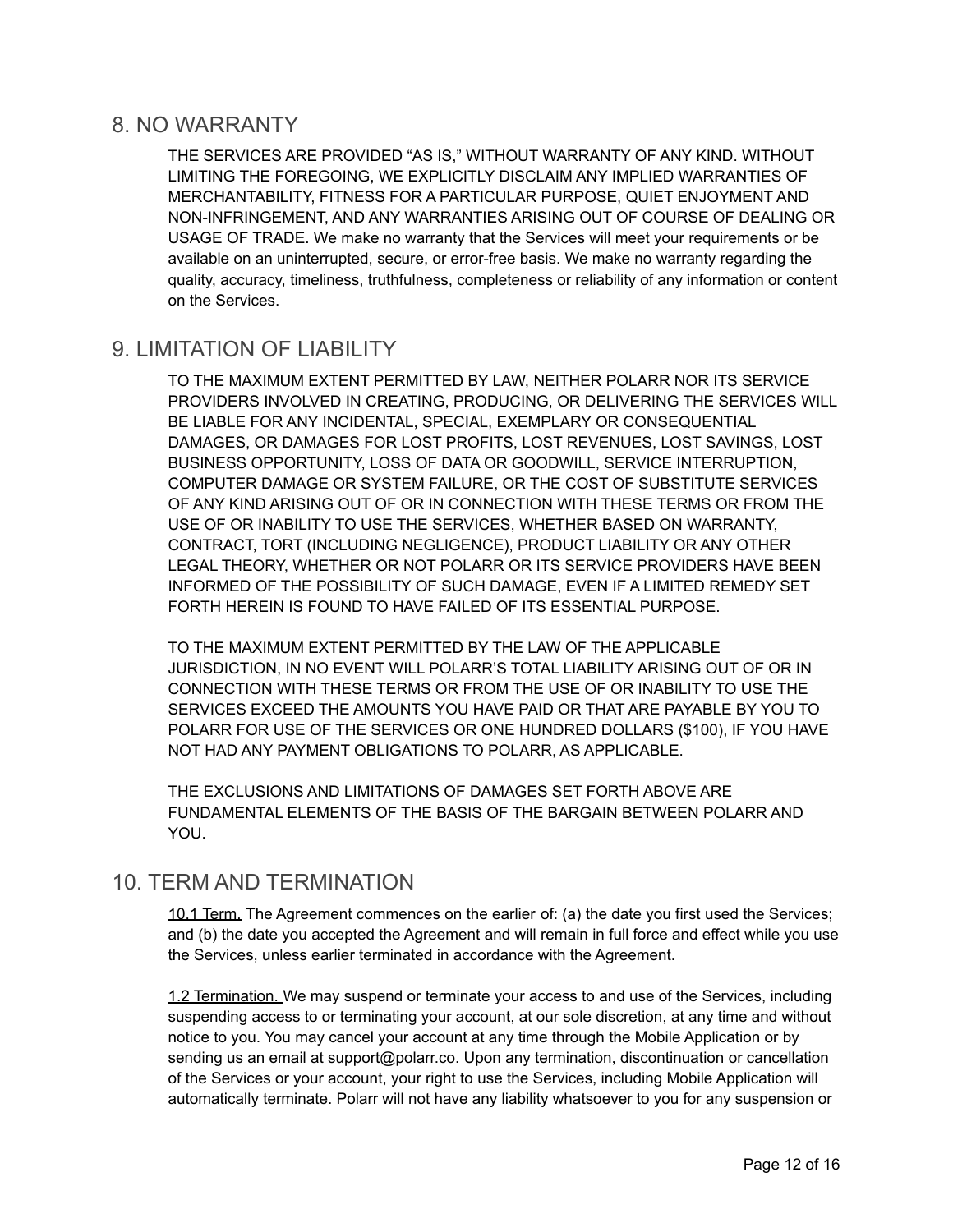termination, including for deletion of your User Content. All provisions of the Agreement which by their nature should survive, shall survive termination of this Agreement, including without limitation, ownership provisions, warranty disclaimers, arbitration and governing law, and limitations of liability.

## 11. GOVERNING LAW

These Terms and any action related thereto will be governed by the Federal Arbitration Act, federal arbitration law, and the laws of the State of California, without regard to its conflict of laws provisions. Except as otherwise expressly set forth in Section 12 "Dispute Resolution," the exclusive jurisdiction for all Disputes (defined below) that you and Polarr are not required to arbitrate will be the state and federal courts located in the County of San Francisco, and you and Polarr each waive any objection to jurisdiction and venue in such courts.

## 12. DISPUTE RESOLUTION

12.1 Mandatory Arbitration of Disputes. We each agree that any dispute, claim or controversy arising out of or relating to these Terms or the breach, termination, enforcement, interpretation or validity thereof or the use of the Services (collectively, "Disputes") will be resolved SOLELY BY BINDING, INDIVIDUAL ARBITRATION AND NOT IN A CLASS, REPRESENTATIVE OR CONSOLIDATED ACTION OR PROCEEDING. You and Polarr agree that the U.S. Federal Arbitration Act governs the interpretation and enforcement of these Terms, and that you and Polarr are each waiving the right to a trial by jury or to participate in a class action. This arbitration provision shall survive termination of these Terms.

12.2 Exceptions. As limited exceptions to Section 12.1 above: (i) we both may seek to resolve a Dispute in small claims court if it qualifies; and (ii) we each retain the right to seek injunctive or other equitable relief from a court to prevent (or enjoin) the infringement or misappropriation of our intellectual property rights.

12.3 Conducting Arbitration and Arbitration Rules. The arbitration will be conducted by the American Arbitration Association ("AAA") under its Consumer Arbitration Rules (the "AAA Rules") then in effect, except as modified by these Terms. The AAA Rules are available at www.adr.org or by calling 1-800-778-7879. A party who wishes to start arbitration must submit a written Demand for Arbitration to AAA and give notice to the other party as specified in the AAA Rules. The AAA provides a form Demand for Arbitration at www.adr.org.

Any arbitration hearings will take place in the county (or parish) where you live, unless we both agree to a different location. The parties agree that the arbitrator shall have exclusive authority to decide all issues relating to the interpretation, applicability, enforceability and scope of this arbitration agreement.

12.4 Arbitration Costs. Payment of all filing, administration and arbitrator fees will be governed by the AAA Rules, and we won't seek to recover the administration and arbitrator fees we are responsible for paying, unless the arbitrator finds your Dispute frivolous. If we prevail in arbitration, we'll pay all of our attorneys' fees and costs and won't seek to recover them from you. If you prevail in arbitration you will be entitled to an award of attorneys' fees and expenses to the extent provided under applicable law.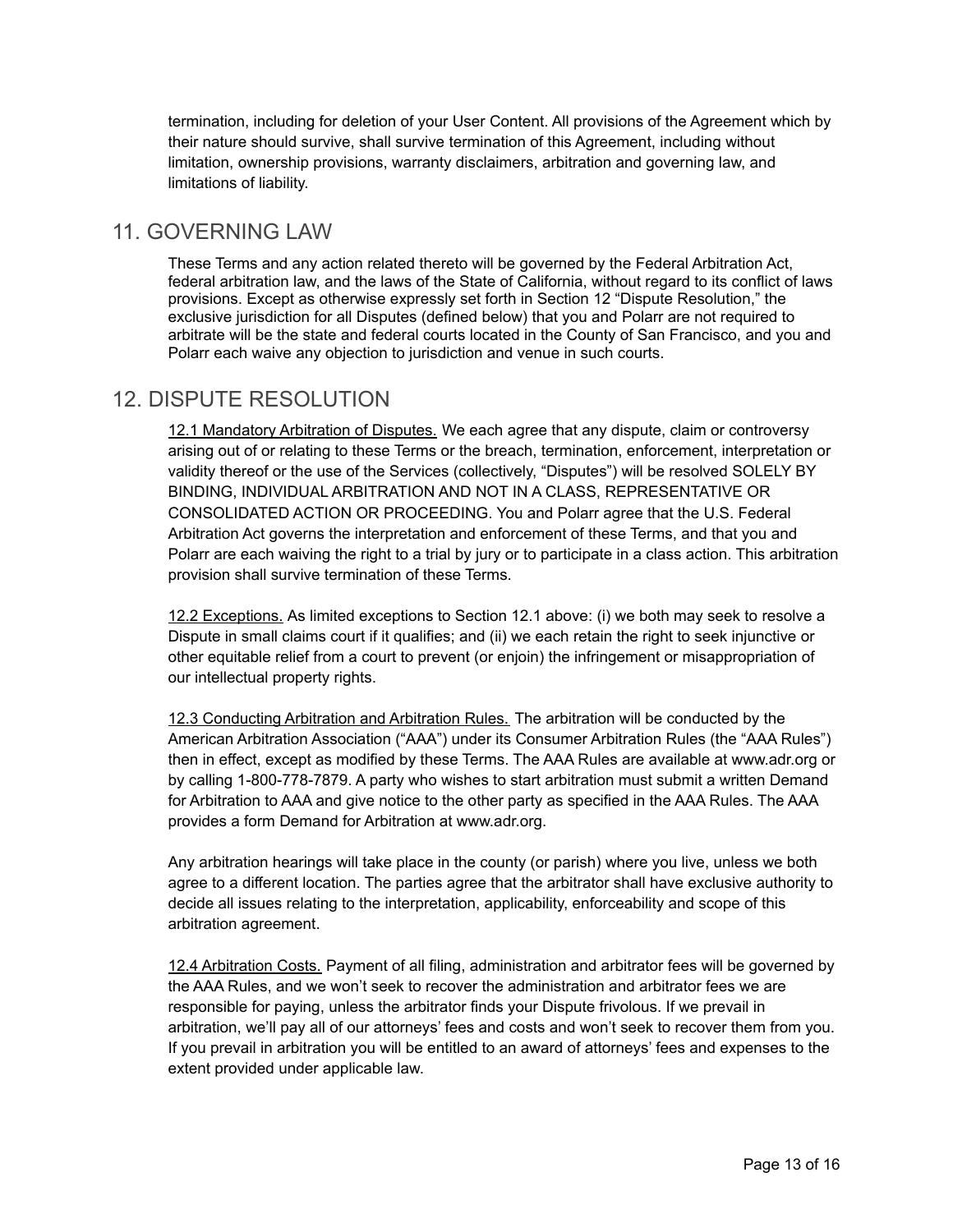12.5 Injunctive and Declaratory Relief. Except as provided in Section 12.2 above, the arbitrator shall determine all issues of liability on the merits of any claim asserted by either party and may award declaratory or injunctive relief only in favor of the individual party seeking relief and only to the extent necessary to provide relief warranted by that party's individual claim. To the extent that you or we prevail on a claim and seek public injunctive relief (that is, injunctive relief that has the primary purpose and effect of prohibiting unlawful acts that threaten future injury to the public), the entitlement to and extent of such relief must be litigated in a civil court of competent jurisdiction and not in arbitration. The parties agree that litigation of any issues of public injunctive relief shall be stayed pending the outcome of the merits of any individual claims in arbitration.

12.6 Class Action Waiver. YOU AND POLARR AGREE THAT EACH MAY BRING CLAIMS AGAINST THE OTHER ONLY IN YOUR OR ITS INDIVIDUAL CAPACITY, AND NOT AS A PLAINTIFF OR CLASS MEMBER IN ANY PURPORTED CLASS OR REPRESENTATIVE PROCEEDING. Further, if the parties' dispute is resolved through arbitration, the arbitrator may not consolidate another person's claims with your claims, and may not otherwise preside over any form of a representative or class proceeding. If this specific provision is found to be unenforceable, then the entirety of this Dispute Resolution section shall be null and void.

12.7 Effect of Changes on Arbitration. Notwithstanding the provisions outlined in Paragraph 4 regarding "Changes to Terms or Services" above, if Polarr changes any of the terms of this Section 12 "Dispute Resolution" after the date you most recently accepted these Terms, you may reject any such change by sending us written notice (including by email to support@polarr.co) within 30 days of the date such change became effective, as indicated in the "Last Updated" date above or in the date of Polarr's email to you notifying you of such change. By rejecting any change, you are agreeing that you will arbitrate any Dispute between you and Polarr in accordance with the terms of this Section 12 "Dispute Resolution" as of the date you most recently accepted these Terms.

12.8 Severability. With the exception of any of the provisions in Section 12.6 of these Terms ("Class Action Waiver"), if an arbitrator or court of competent jurisdiction decides that any part of these Terms is invalid or unenforceable, the other parts of these Terms will still apply.

#### 13. GENERAL

13.1 Reservation of Rights. Polarr and its licensors exclusively own all right, title and interest in and to the Services, including all associated intellectual property rights. You acknowledge that the Services are protected by copyright, trademark, and other laws of the United States and foreign countries. You agree not to remove, alter or obscure any copyright, trademark, service mark or other proprietary rights notices incorporated in or accompanying the Services.

13.2 Entire Agreement. These Terms constitute the entire and exclusive understanding and agreement between Polarr and you regarding the Services, and these Terms supersede and replace all prior oral or written understandings or agreements between Polarr and you regarding the Services. If any provision of these Terms is held invalid or unenforceable by an arbitrator or a court of competent jurisdiction, that provision will be enforced to the maximum extent permissible and the other provisions of these Terms will remain in full force and effect. You may not assign or transfer these Terms, by operation of law or otherwise, without Polarr's prior written consent. Any attempt by you to assign or transfer these Terms, without such consent, will be null. Polarr may freely assign or transfer these Terms without restriction.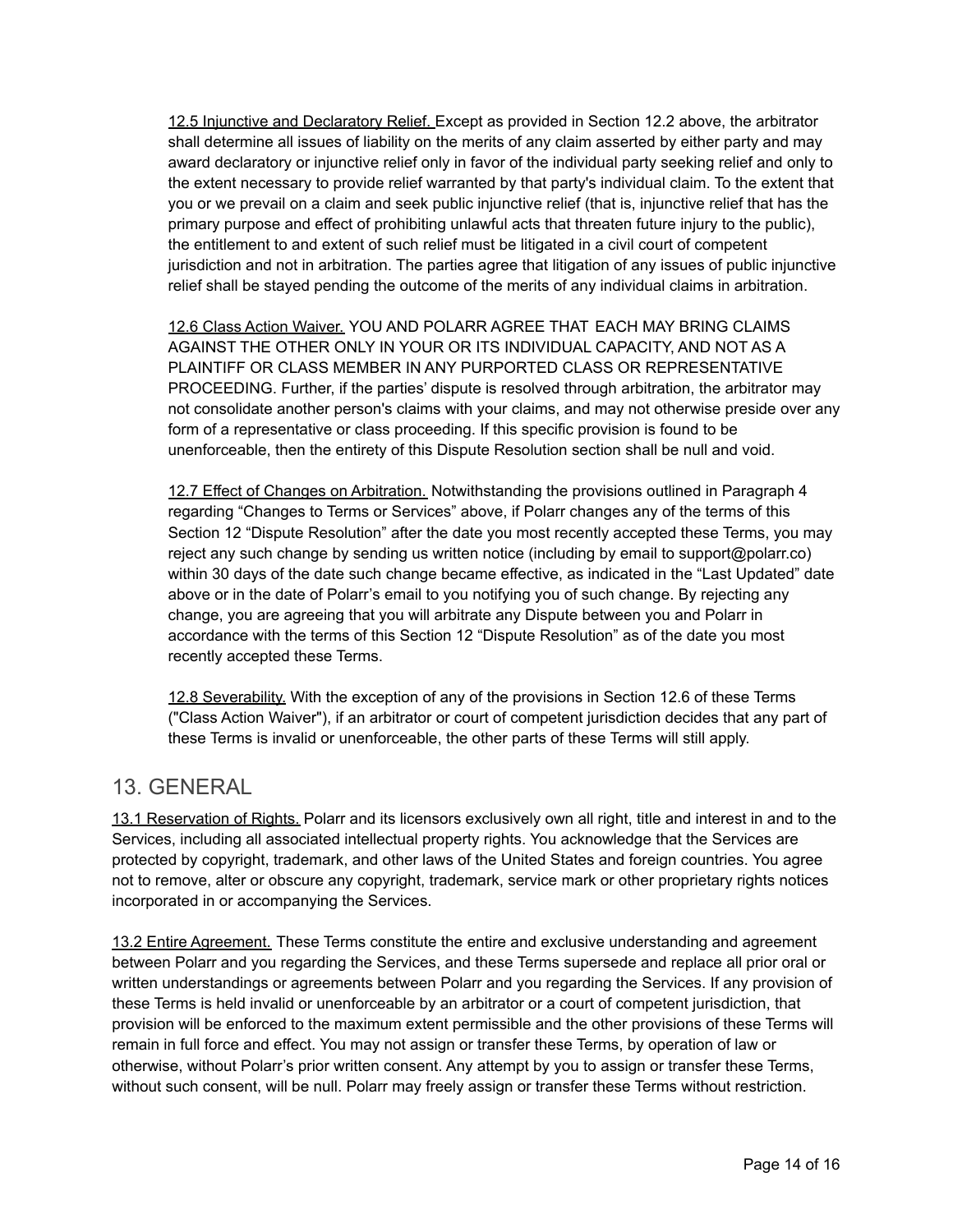Subject to the foregoing, these Terms will bind and insure to the benefit of the parties, their successors and permitted assigns.

13.3 Electronic Communications. By entering into this Agreement or using the Services, you agree to receive communications from us, including via email, text message, calls, and push notifications. You agree that texts, calls or prerecorded messages may be generated by automatic telephone dialing systems. The communications between you and Polarr may take place via electronic means, whether you visit the Services or send Polarr emails, or whether Polarr posts notices on the Services or communicates with you via email. For contractual purposes, you: (a) consent to receive communications from Polarr in an electronic form; and (b) agree that all terms and conditions, agreements, notices, disclosures, and other communications that Polarr provides to you electronically satisfy any legal requirement that such communications would satisfy if it were to be in writing. The foregoing does not affect your statutory rights. IF YOU WISH TO OPT OUT OF PROMOTIONAL EMAILS, YOU CAN UNSUBSCRIBE FROM OUR PROMOTIONAL EMAIL LIST BY FOLLOWING THE UNSUBSCRIBE IN THE PROMOTIONAL EMAIL ITSELF. IF YOU WISH TO OPT OUT OF OUR TEXTS, YOU MAY TEXT "STOP" FROM THE MOBILE DEVICE RECEIVING THE TEXT MESSAGES. YOU ACKNOWLEDGE THAT YOU ARE NOT REQUIRED TO CONSENT TO RECEIVE PROMOTIONAL TEXTS OR CALLS AS A CONDITION OF USING THE SERVICES. HOWEVER, YOU ACKNOWLEDGE THAT OPTING OUT OF RECEIVING TEXTS MAY IMPACT YOUR USE OF CERTAIN FEATURES OF THE SERVICES.

13.4 Limitation Period. YOU AND Polarr AGREE THAT ANY CAUSE OF ACTION ARISING OUT OF OR RELATED TO THE TERMS, THE SERVICES OR THE CONTENT MUST COMMENCE WITHIN ONE (1) YEAR AFTER THE CAUSE OF ACTION ACCRUES. OTHERWISE, SUCH CAUSE OF ACTION IS PERMANENTLY BARRED.

13.5 Notice. Where Polarr requires that you provide an email address, you are responsible for providing Polarr with your most current email address. In the event that the last email address you provided to Polarr is not valid, or for any reason is not capable of delivering to you any notices required/ permitted by the Agreement, Polarr's dispatch of the email containing such notice will nonetheless constitute effective notice. You may give notice to Polarr at the following address: 75 E Santa Clara St. STE 900, San Jose, CA 95113. Such notice shall be deemed given when received by Polarr by letter delivered by nationally recognized overnight delivery service or first class postage prepaid mail at the above address.

13.6 International Users. The Services are controlled and operated from its facilities in the United States. Polarr makes no representations that the Services are appropriate or available for use in other locations. Those who access or use the Services from other jurisdictions do so at their own volition and are entirely responsible for compliance with all applicable United States and local laws and regulations, including but not limited to export control, import, and trade sanctions regulations. You may not access or use the Services if you are located or resident in a country or territory subject to an embargo by the United States government (including, but not limited to, Cuba, Iran, North Korea, Syria, or the Crimea Region), or are an individual or entity designated as a blocked or prohibited party by the United States government including, but not limited to, designation on the Specially Designated National and Blocked Persons ("SDN") List or Foreign Sanctions Evaders List by the Office of Foreign Assets Control of the U.S. Treasury Department ("OFAC"), or the Entity List, Denied Persons List, or Unverified List by the Bureau of Industry and Security of the U.S. Commerce Department ("BIS"). Unless otherwise explicitly stated, all materials found on the Services are solely directed to individuals, companies, or other entities located in the United States.

13.7 Export Control. You may not use, export, import, or transfer the Services except as authorized by U.S. law, the laws of the jurisdiction in which you obtained the Services, and any other applicable laws. In